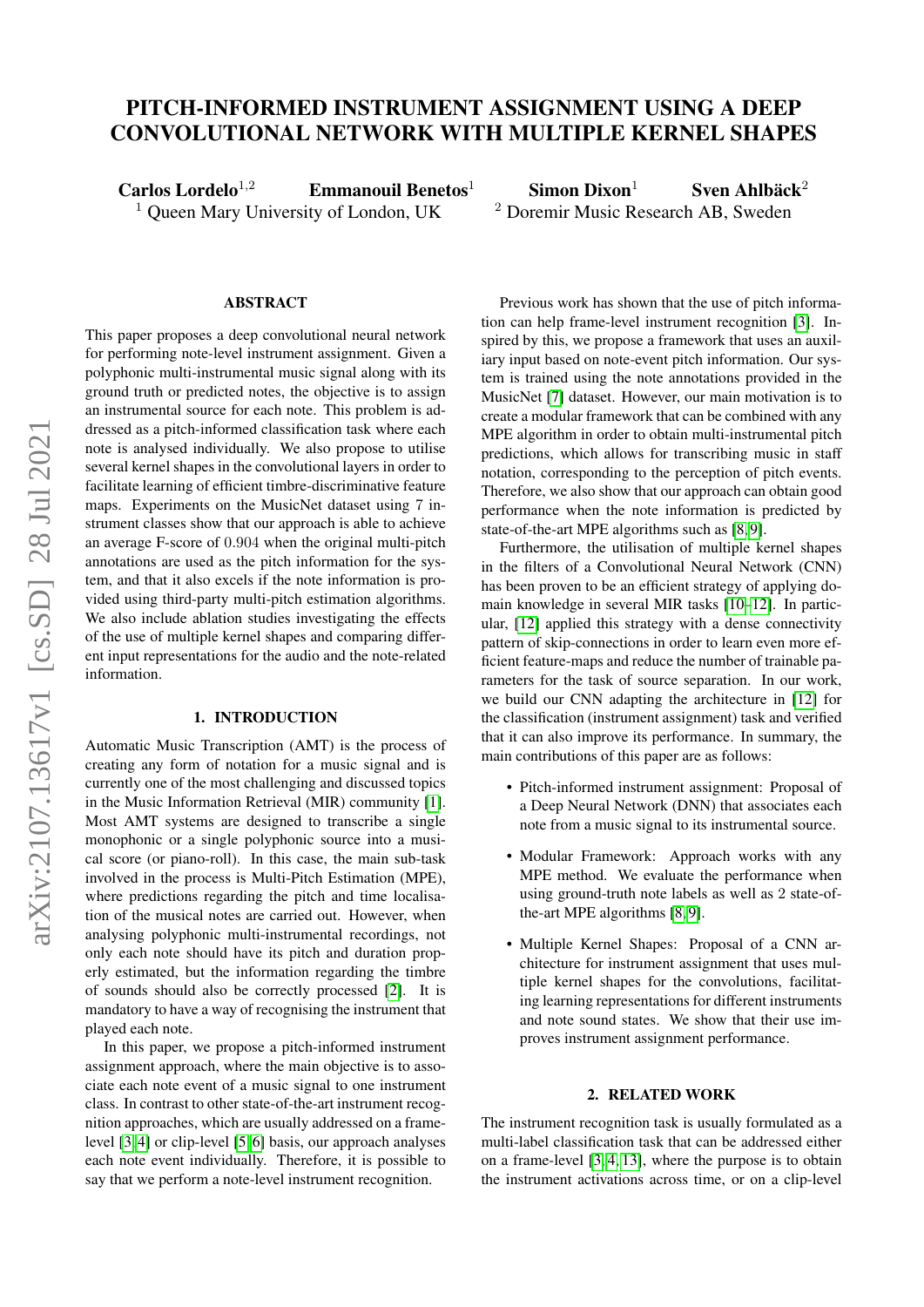| Set   | Piano  | Violin | Viola   | Cello    | Horn    | Bassoon | Clarinet | Harps.   | <b>Bass</b> | Oboe     | Flute    | Total   |
|-------|--------|--------|---------|----------|---------|---------|----------|----------|-------------|----------|----------|---------|
| Train | 628549 | 197229 | 88446   | 89356    | 10770   | 13874   | 22873    | 4914     | 3006        | 8624     | 8310     | 1075951 |
|       | 58.4%  | 18.3%  | $8.2\%$ | 8.3%     | $1.0\%$ | $1.2\%$ | $2.1\%$  | $0.5\%$  | $0.3\%$     | $0.8\%$  | $0.8\%$  | $100\%$ |
| Test  | 5049   | 3238   | 842     | 1753     | 557     | 873     | 1277     | $\theta$ | $\theta$    | $\theta$ | $\theta$ | 13589   |
|       | 37.2%  | 23.8%  | $6.2\%$ | $12.9\%$ | $4.1\%$ | $6.4\%$ | $9.4\%$  | $\theta$ | $\Omega$    | $\theta$ | $\theta$ | $100\%$ |

<span id="page-1-2"></span>Table 1. Statistics of the note labels provided by MusicNet across train and test sets.

basis [\[5,](#page-6-4) [6,](#page-6-5) [14\]](#page-6-12), where the purpose is to estimate the instruments that are present in an audio clip. However, our objective in this work is to approach the instrument recognition task note by note, assigning an instrument class to each. Such a task requires note-event annotations and, in the literature, it is also known as *instrument assignment* [\[15\]](#page-6-13) or *multi-pitch streaming* [\[2\]](#page-6-1).

Just few works have explored this particular task. For instance, Duan et al. [\[2\]](#page-6-1) approached it using a constrained clustering of frame-level pitch estimates obtained from an MPE algorithm via the minimisation of timbre inconsistency within each cluster. They tested different timbre features for both music and speech signals. In [\[16\]](#page-6-14), a similar method was proposed, where the authors applied Probabilistic Latent Component Analysis (PLCA) to decompose the audio signal into multi-pitch estimates and to extract source-specific features. Then, clustering was performed under the constraint of cognitive grouping of continuous pitch contours and segregation of simultaneous pitches into different source streams using Hidden Markov Random Fields. Both of those works, however, assume that each source is monophonic, i.e., each instrument could only play a single note at a time.

An alternative approach iss to model the temporal evolution of musical tones [\[15\]](#page-6-13). This method is based around the use of multiple spectral templates per pitch and instrument source that correspond to sound states. The authors used hidden Markov model-based temporal constraints to control the order of the templates and streamed the pitches via shift-invariant PLCA. In a more recent work, Tanaka et al. [\[17\]](#page-6-15) also approached the task via clustering, but applied on a joint input representation combined of the spectrogram and the pitchgram, which was obtained using an MPE algorithm. In their proposal, each bin of the joint input was encoded onto a spherical latent space taking into account timbral characteristics and the piano-rolls of each instrument were later estimated via masking of the pitchgram based on the results of a deep spherical clustering technique applied on the latent space.

Recent multitask deep-learning based works have successfully proposed multi-instrumental AMT methods that are able to directly estimate pitches and associate them to their instrumental source jointly [\[4,](#page-6-3) [18,](#page-6-16) [19\]](#page-6-17). In [\[18\]](#page-6-16), a multitask deep learning network jointly estimated outputs for various tasks including multiple-pitch, melody, vocal and bass line estimation. The Harmonic Constant-Q Transform (HCQT) of the audio signal was used as input and the data used for training was semi-automatically labelled by remixing a diverse set of multitrack audio data from the MedleyDB [\[20\]](#page-6-18) dataset. In [\[4\]](#page-6-3) a DNN was used to jointly predict the pitch and instrument for each audio frame. They used the Constant-Q Transform (CQT) as input to their system and trained using a large amount of audio signals synthesised from MIDI piano-rolls. Manilow et al. [\[19\]](#page-6-17), on the other hand, were able to jointly transcribe and separate an audio signal into up to 4 instrumental sources — piano, guitar, bass and strings. However, their system was trained with only synthesised signals.

Our approach is closely related to that of Hung and Yang [\[3\]](#page-6-2), where a frame-level instrument recogniser is proposed using the CQT spectrogram of the music signal allied with the pitch information of the note events. We also use the pitch annotations to guide the instrument classifier, but our work differs from [\[3\]](#page-6-2) in the fact that we perform a classification for each note event individually, while Hung and Yang use the whole piano-roll at once to guide framelevel instrument recognition. While Hung and Yang are able to obtain the instrument activations leveraging from the pitch information, they cannot stream the note events into their corresponding instruments.

### 3. PROPOSED METHOD

<span id="page-1-1"></span>In our method, we use the same definition of note events as in the MIREX MPE task<sup>[1](#page-1-0)</sup>. Each note  $N$  is considered an event with a constant pitch  $f_0$ , an onset time  $T_{on}$  and an offset time  $T_{\text{off}}$ . Therefore, if a music signal has a total of M notes, any note  $N_i$ , with  $i \in \{1, \cdots, M\}$ , can be uniquely defined by the tuple  $(f_0^i, T_{\text{on}}^i, T_{\text{off}}^i)$ . In our experiments, we use two ways of obtaining this note information. The first using ground-truth pitch labels provided by the employed dataset (MusicNet) [\[7\]](#page-6-6) and the second using pitch estimates predicted by state-of-the-art MPE algo-rithms [\[8,](#page-6-7)9]. We consider the  $f_0$  granularity to follow the semitone scale, ranging from A0 to G $\sharp$ 7 (MIDI #21 – 104).

In our framework polyphony is allowed, so, most of the time more than a single note will be active, but our objective is to analyse each note of the audio signal separately in order to be able to assign an instrument class to it. This is done by using two inputs to the model: the main input  $X(f, t)$ , with f representing frequency and t representing time, is a time-frequency representation of a segment of the audio signal around the value of  $T_{on}$ , and an auxiliary input  $X'(f, t)$ , which carries information regarding  $f_0$ ,  $T_{\text{on}}$  and  $T_{\text{off}}$ . The two inputs are concatenated into a

<span id="page-1-0"></span><sup>1</sup> <https://www.music-ir.org/mirex/>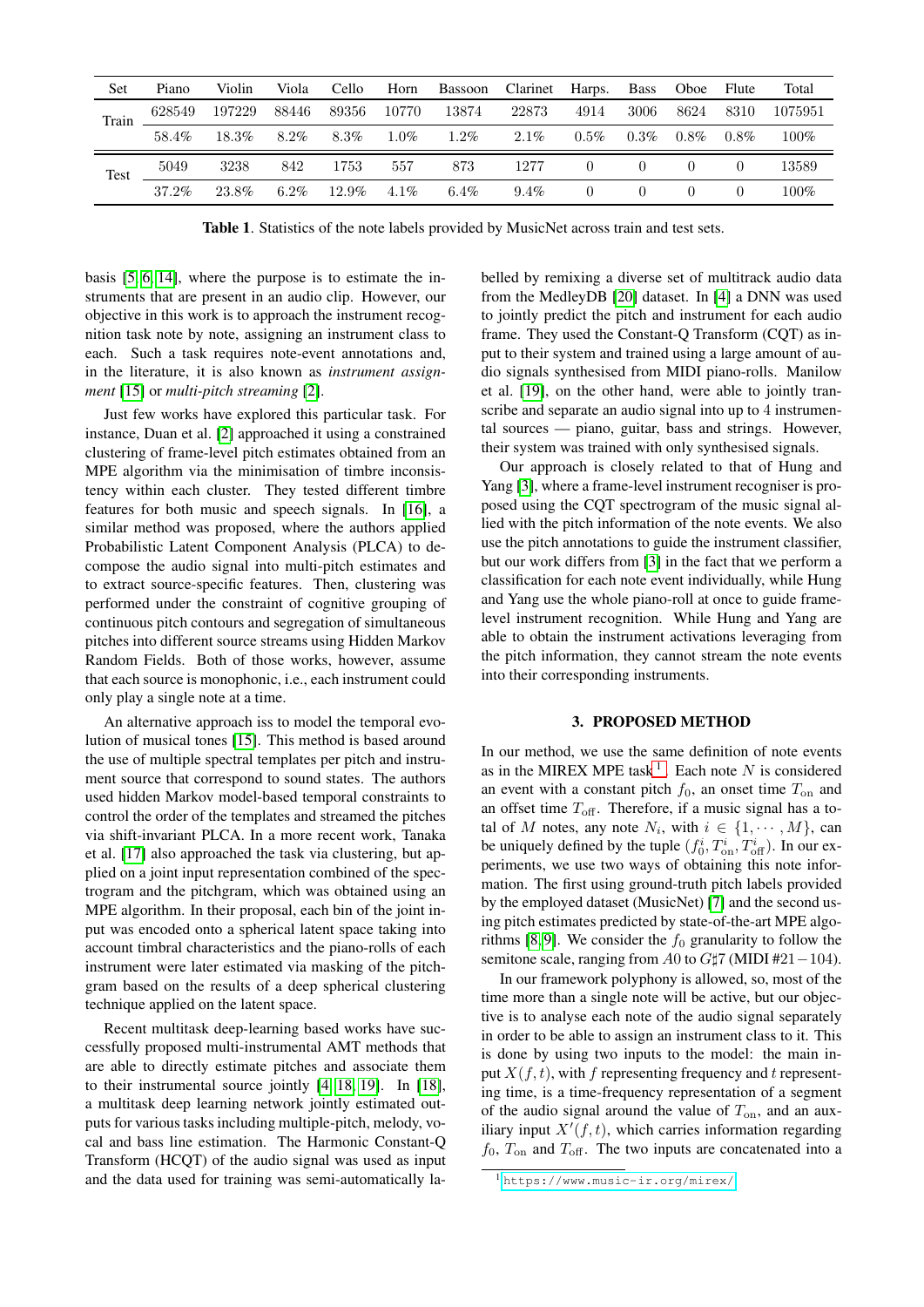

<span id="page-2-0"></span>Figure 1. Overview of the proposed framework for instrument assignment. See Section [3](#page-1-1) for the detailed explanation of the variables in the figure.

two-channel input  $X(f, t, c)$ , where  $c \in \{1, 2\}$  represents the channel dimension, that is fed to the model. In Figure [1](#page-2-0) an overview of the proposed framework is shown.

## 3.1 Main Audio Input

The main input is a time-frequency representation  $X(f, t) \in \mathbb{R}^{F \times T}$  of a small clip of the music signal, where  $F$  is the number of frequency bins and  $T$  is the number of time frames. The clip is generated by first setting a maximum duration  $T_{\text{max}}$  for the note. We tested values of  $T_{\text{max}}$ ranging from 400 ms to 1 s (see Section [7](#page-4-0) for details) and 400 ms obtained the best results, so we kept this value in all of the other experiments. If any note  $N_i$  has a duration  $D_i$  greater than  $T_{\text{max}}$ , i.e.,  $D_i = T_{\text{off}} - T_{\text{on}} > T_{\text{max}}$ , only its initial time span of  $T_{\text{max}}$  seconds is considered.

Next, for every note  $N_i, X_i(f, t)$  is constructed by picking a segment of duration  $T = T_{\text{max}} + \delta$  from the original music signal starting from  $T_{\text{on}}^i - \delta$ , where  $\delta$  is a small interval to take into account deviations between the true onset value and the value we use. The inclusion of the extra window of  $\delta$  from the music signal also helps the convolutional layers since it brings some context of the signal before the note onset value. We set  $\delta = 30$  ms after initial tests. Lastly, if the note duration  $D_i$  is less than  $T_{\text{max}}$ , we set the values of  $X(f, t > D_i)$  to zero, where  $D_i = T_{\text{off}}^i - T_{\text{on}}^i$ .

## 3.2 Auxiliary Note-Related Input

The auxiliary input  $X'(f, t) \in \mathbb{R}^{F \times T}$  is a harmonic comb representation using the pitch value  $f_0$  as the first harmonic  $2$ , such that,

$$
X'(f,t) = \begin{cases} 1, & \text{if } f = hf_0 \text{ and } T_{\text{on}} \le t \le T_{\text{off}} \\ 0, & \text{otherwise} \end{cases}
$$

where  $h = \{1, 2, 3, \dots, H\}$  with H being the total number of harmonics in the representation. We tested multiple values for  $H$  (see Section [6\)](#page-4-1). In practice, we use a tolerance of half a semitone for each harmonic value when constructing  $X'(f, t)$  as a mel-spectrogram. Therefore, even though this representation starts as binary, the final melspectrogram is not binary due to the mel-filtering procedure. Moreover, it is important to note that we also set the



<span id="page-2-2"></span>Figure 2. A pair of inputs using 256 mel-frequency spectrogram. In the left is depicted  $X(f, t)$ , where three pitches are simultaneously activated (MIDI # 58, 62 and 74) and in the right  $X'(f, t)$ , where the note with pitch # 74, is modelled using an harmonic comb of  $H = 5$ . In this example,  $D_i = 600$  ms and  $T_{\text{max}} = 1$  s.

values of  $X'$  before  $T_{on}$  and after  $T_{off}$  to zero. In Figure [2](#page-2-2) we show an example of a pair of inputs for our framework.

## 3.3 Output

The note-level instrument assignment task is tackled as a multi-class single-label classification task. Given X, our objective is to classify it as belonging to one of  $C$  instrument classes. We use a deep neural network that receives X as input and outputs a C-dimensional vector  $\hat{y}$ . A softmax activation function is applied in the final layer of the network to ensure the values of  $\hat{y}$  represent probabilities that sum up to 1. The model is trained using the crossentropy loss. At inference time, the class corresponding to the dimension with the highest value in  $\hat{y}$  is predicted. See Section [4](#page-2-3) for details regarding the network architecture.

In the cases where two or more instruments are playing the same pitch simultaneously, the small differences between the notes' onset and offset values can generate different inputs  $X$ . Thus, it would still allow the instrument assignment task to be properly executed as a single label classification scenario. However, when the pitch, onset and offset values of notes from different instruments exactly match, our system will consider them as a single note and only a single instrument will be estimated. This case rarely happens in real-world scenarios for many musical styles. For instance, in MusicNet only 0.9% of the notes had the same pitch, onset, and offset values. For our experiments, we have considered notes in MusicNet that were performed by a single instrument, and discarded the notes that were concurrently produced (in terms of the same pitch, onset, and offset times) by multiple instruments. As a proof of concept, we believe that this is not a severe limitation for our framework and we leave multi-labelled approaches as future work.

#### 4. ARCHITECTURE

<span id="page-2-3"></span>When processing music spectrograms by CNNs, the strategy of combining vertical and horizontal kernel shapes in the model architecture can facilitate learning of timbrediscriminative feature maps [\[10–](#page-6-9)[12\]](#page-6-10). In our work, we propose a CNN adapted from the 3W-MDenseNet [\[12\]](#page-6-10). This architecture was originally proposed for

<span id="page-2-1"></span><sup>&</sup>lt;sup>2</sup> We use the definition that  $f_0$  corresponds to the first harmonic.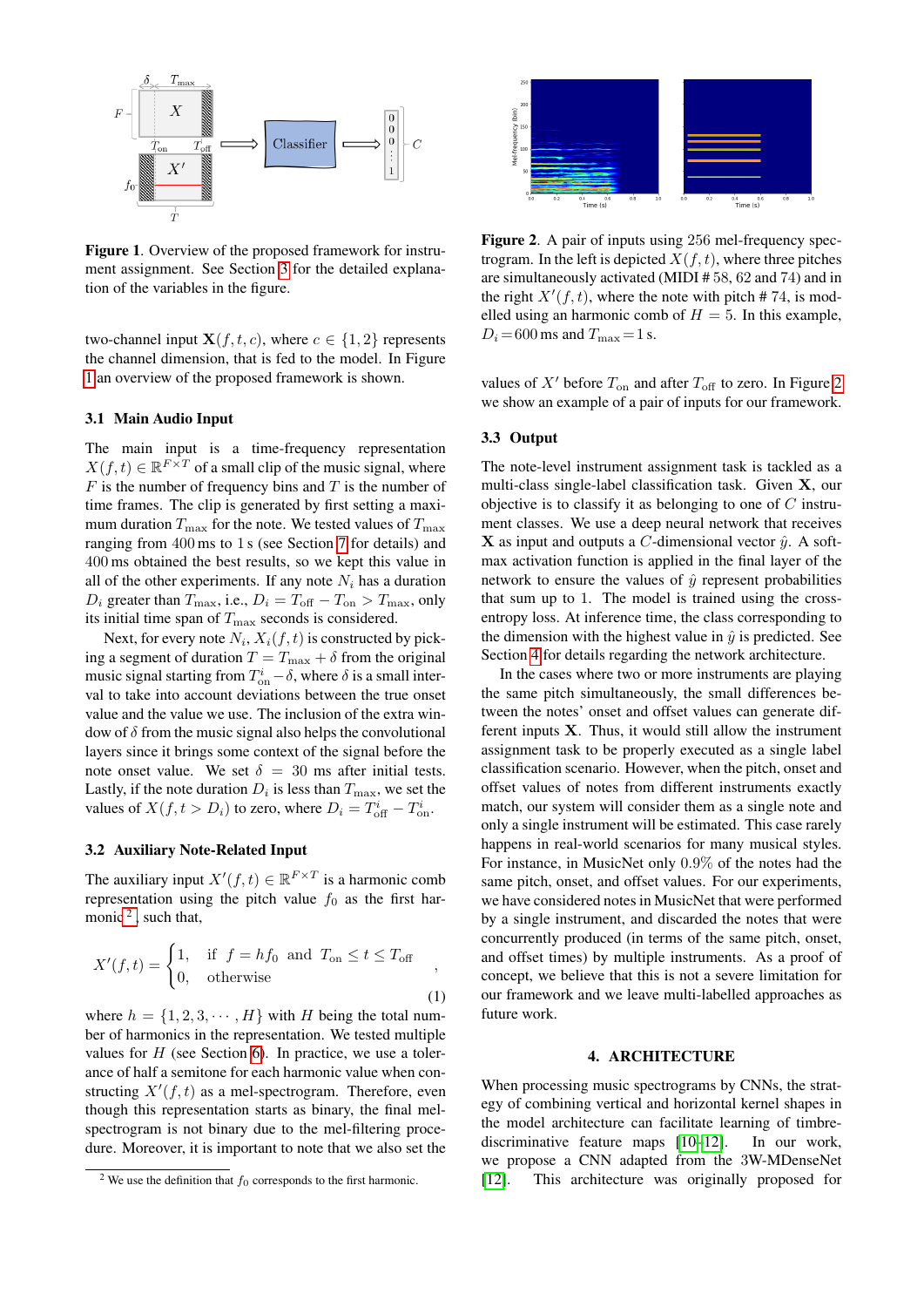

| Main Input  | Aux Input | Piano | Violin | Viola | Cello | Horn   | <b>Bassoon</b> | Clarinet | Mean  |
|-------------|-----------|-------|--------|-------|-------|--------|----------------|----------|-------|
| <b>CQT</b>  |           | 0.960 | 0.732  | 0.116 | 0.725 | 0.512  | 0.296          | 0.681    | 0.575 |
|             | $H=1$     | 0.994 | 0.934  | 0.763 | 0.955 | 0.783  | 0.888          | 0.950    | 0.895 |
|             | $H=2$     | 0.993 | 0.939  | 0.771 | 0.960 | 0.785  | 0.858          | 0.929    | 0.891 |
|             | $H=3$     | 0.992 | 0.946  | 0.772 | 0.957 | 0.754  | 0.884          | 0.952    | 0.894 |
|             | $H=4$     | 0.993 | 0.938  | 0.766 | 0.958 | 0.784  | 0.869          | 0.950    | 0.894 |
|             | $H=5$     | 0.993 | 0.939  | 0.767 | 0.952 | 0.769  | 0.874          | 0.949    | 0.892 |
|             |           | 0.967 | 0.742  | 0.222 | 0.730 | 0.607  | 0.306          | 0.690    | 0.609 |
|             | $H=1$     | 0.996 | 0.939  | 0.759 | 0.958 | 0.780  | 0.867          | 0.958    | 0.895 |
| Mel         | $H=2$     | 0.994 | 0.945  | 0.779 | 0.956 | 0.809  | 0.864          | 0.946    | 0.899 |
| <b>STFT</b> | $H=3$     | 0.997 | 0.944  | 0.775 | 0.958 | 0.8104 | 0.879          | 0.967    | 0.904 |
|             | $H=4$     | 0.996 | 0.935  | 0.747 | 0.945 | 0.839  | 0.891          | 0.960    | 0.902 |
|             | $H=5$     | 0.996 | 0.947  | 0.783 | 0.954 | 0.801  | 0.876          | 0.954    | 0.902 |

<span id="page-3-0"></span>Figure 3. Proposed network architecture. FC represents a Fully Connected layer with LeakyRelu activation function.

<span id="page-3-1"></span>Table 2. Evaluation of instrument assignment task when using CQT or Mel spectrograms as input representation for the network as well as a comparison between models trained with no auxiliary input and models trained with different number of harmonics in the auxiliary input. This experiment was performed using  $T_{max} = 400$  ms

harmonic-percussive source separation and consists of an encoder-decoder model that estimates spectrograms for two sources. Thus, the outputs of the 3W-MDenseNet have the same shape as the mixture spectrogram that is used as input. In this CNN architecture, three MDenseNets [\[21\]](#page-6-19) run in parallel in separated branches, each with a unique kernel shape (vertical, square and horizontal). The MDenseNets are only combined at the final layer, i.e., after both the encoding and decoding procedure are performed. In our work, we adopt a similar methodology by taking only the encoder layers from [\[12\]](#page-6-10) and adding fully connected layers at the end in order to perform classification rather than separation. Also, we propose modifications to the original encoder layers: instead of combining the branches using a concatenation layer only at the final stage, we concatenate their feature-maps at the end of each downsampling stage. By doing so, we allow each branch to have access to feature-maps computed using all different choices of kernel shapes from a previous stage.

Figure [3](#page-3-0) shows a summary of the architecture we adopt in our work. It consists of a stack of 4 multi-branch convolutional stages and 2 fully connected layers. In Figure [4](#page-4-2) the internal structure of the multi-branch convolutional stage is shown. Internally, each multi-branch convolutional stage contains 3 separate branches whose convolutions have unique kernel shapes. We use a branch with horizontal  $(1\times9)$ , a branch with square  $(3\times3)$ , and a branch with vertical  $(9 \times 1)$  convolutions. In each path, a Densely connected convolutional Network (DenseNet) [\[22\]](#page-6-20) with growth rate  $k = 25$  and number of layers  $L = 4$  is used. In short, a DenseNet is a stack of  $L$  k-channel convolutional layers — each with its own activation function with a dense pattern of skip connections, where each layer receives the concatenation of all previous layers' outputs as input. We used the LeakyRelu function as the activation function for all layers. The reader is referred to [\[22\]](#page-6-20) for the detailed internal structure of a DenseNet. After the DenseNet, a  $(2\times2)$  max pooling layer is applied in order to reduce the feature-maps' dimensions and increase the receptive field at each branch. Afterwards, the three branches are concatenated and the batch is normalised. The final feature-maps are used as input for the next multi-branch convolutional stage. Since we need to concatenate featuremaps that were originated by multiple kernel shapes we use padding on the convolution and on the max pooling to ensure the feature-maps maintain the same dimensions across branches. The number of trainable parameters is approximately 1.1 million.

## 5. DATASET

We used the MusicNet dataset [\[7\]](#page-6-6) in our experiments. MusicNet is the largest publicly available dataset with nonsynthesised data that is strongly labelled for the task of instrument recognition. This means that we know the exact frames where the instruments are active in the signal, which permits the training of supervised models to perform instrument recognition at the frame-level, note-level,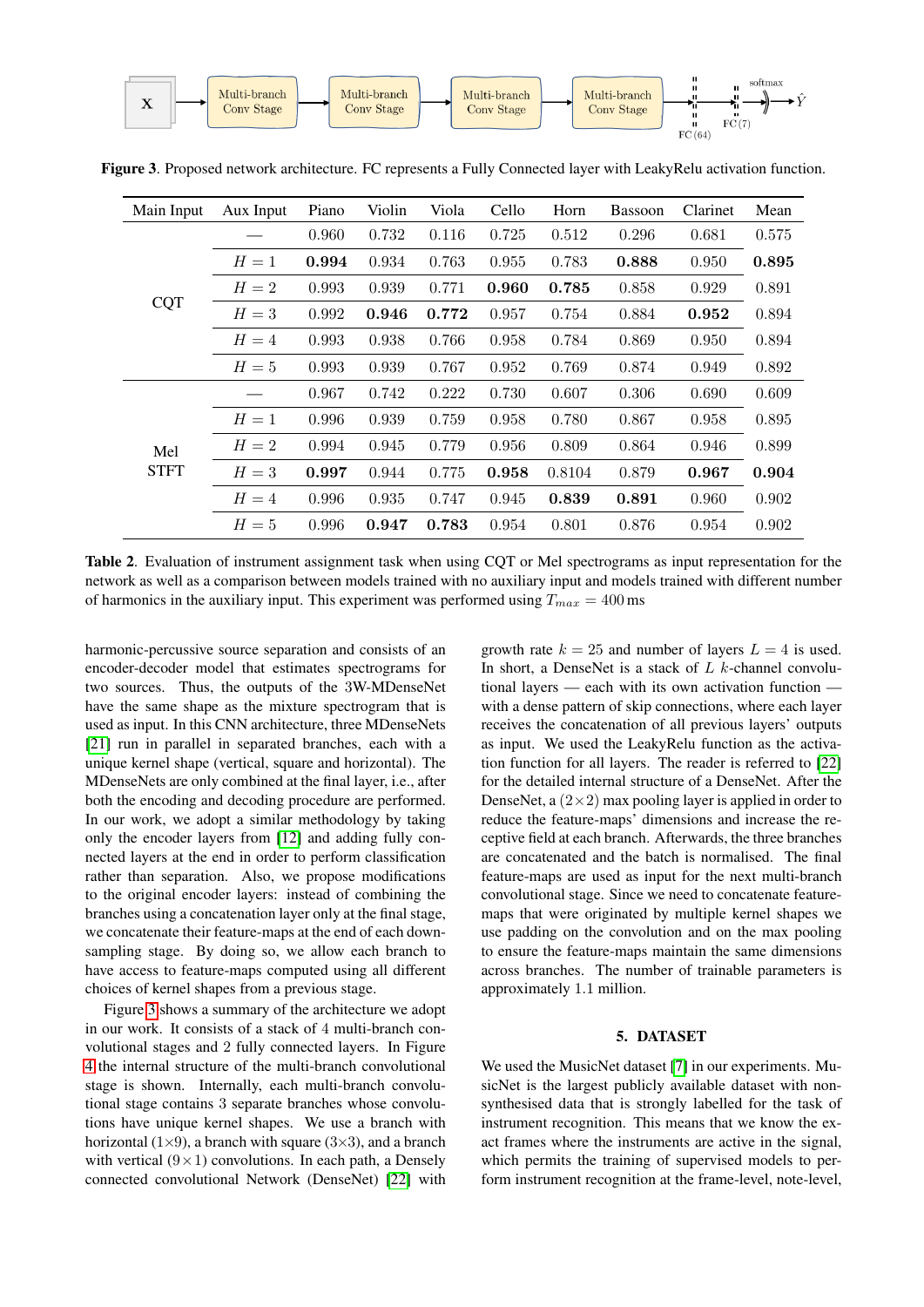

<span id="page-4-2"></span>Figure 4. Internal structure of a multi-branch conv. stage. Each DenseNet has a growth rate  $k = 25$  and  $L = 4$  layers. BN represents a Batch Normalisation layer. We use LeakyRelu as activation function after each conv. layer.

and clip-level. The dataset contains 330 freely-licensed classical music recordings by 10 composers, written for 11 instruments, along with over 1 million annotated labels indicating the precise time and pitch of each note in the recordings and the instrument that plays each note.

The instrument taxonomy of MusicNet is: piano, violin, viola, cello, french horn, bassoon, clarinet, harpsichord, bass, oboe and flute. However, the last 4 instruments (harpsichord, bass, oboe and flute) do not appear in the original test set provided by the authors. Therefore, in all our experiments we ignored all the labels related to those instruments and we performed a 7-class instrument classification using the following classes: piano, violin, viola, cello, french horn, bassoon and clarinet. Table [1](#page-1-2) shows the statistics of the note labels provided by MusicNet. The dataset is heavily biased towards piano and violin given their usual presence in Western classical music recordings.

#### 6. EXPERIMENTAL SETUP

<span id="page-4-1"></span>In all experiments we used the original train/test split provided by MusicNet with the original sampling frequency of 44100 Hz. For experiments that involved the computation of Short Time Fourier Transform (STFT) we used Blackman-Harris windows of 4096 samples to compute the Discrete Fourier Transform (DFT). The hop size was always set to 10 ms in every experiment.

From the training set we picked 5% of the notes of each class and created a validation set. We trained the models using the Adam optimiser with an initial learning rate of 0.001 and reduced it by a factor of 0.2 if the crossentropy loss stopped improving for 2 consecutive epochs on the validation set. If no improvement happened after 10 epochs, the training was stopped early. The experiments were performed using the Tensorflow/Keras Python package.

The classification performance was evaluated by computing the note-level F-score  $(F_s)$ , which is directly related to the precision  $(P)$ , recall  $(R)$  according to:

$$
P = \frac{\text{TP}}{\text{TP} + \text{FP}}, \ R = \frac{\text{TP}}{\text{TP} + \text{FN}}, \ F_{\text{s}} = \frac{2PR}{P + R} \tag{2}
$$

where TP is the number of true positives, FP the false

positives and FN the false negatives.

For the cases when the instrument assignment is done on top of MPE algorithms, we provide 2 groups of metrics that are generated following the MIREX evaluation protocol for the music transcription task. In the first group, an estimated note is assumed correct if its onset time is within 50 ms of a reference note and its pitch is within quarter tone of the corresponding reference note. The offset values are ignored. In the second group, on top of those requirements, the offsets are also taken into consideration. An estimate note is only considered correct if it also has an offset value within 50 ms or within 20% of the reference note's duration around the original note's offset, wherever is largest. After all notes are verified, the F-score is computed note-wise across time and the average value is provided here. This evaluation method was computed using the mir\_eval.transcription<sup>[3](#page-4-3)</sup> toolbox.

# 7. RESULTS

## <span id="page-4-0"></span>7.1 Effects of the Kernel Shapes

First we analysed the effects of the inclusion of multiple kernel shapes in the architecture of the CNN. The top part of Table [3](#page-4-4) compares 3 versions of the model: one that uses only square filters in a single branch; a version using the branched structure, but with  $(3 \times 3)$  kernels in each; and another model with the proposed multi-branch structure with horizontal, square, and vertical kernels. For the single-branched case we increased the growth factor of the DenseNets to 57 channels in order to keep the number of trainable parameters of the network close to the original.

Analysing the results we see that the addition of new kernel shapes improved the average F-score across all classes. Regarding each instrument class, we can say that for string instruments (piano, violin, viola and cello) there is a gain in performance, while for non-string instruments (horn, bassoon, clarinet) the performance either drops or remains with a negligible gain if compared to the models that used only square filters. This suggests that the inclusion of vertical kernel shapes helped the model in learning the percussive characteristics of the timbre of string musical instruments.

| Kernel / $T_{\text{max}}$ | Piano | Violin | Viola | Cello | Horn  | <b>Bassoon</b> | Clarinet | Mean  |
|---------------------------|-------|--------|-------|-------|-------|----------------|----------|-------|
| $(3\times3)$              | 0.994 | 0.936  | 0.757 | 0.954 | 0.826 | 0.864          | 0.954    | 0.898 |
| $3\times(3\times3)$       | 0.995 | 0.939  | 0.764 | 0.945 | 0.819 | 0.896          | 0.965    | 0.903 |
| Multiple                  | 0.997 | 0.944  | 0.775 | 0.958 | 0.810 | 0.879          | 0.967    | 0.904 |
| $400$ ms                  | 0.997 | 0.944  | 0.775 | 0.958 | 0.810 | 0.879          | 0.967    | 0.904 |
| $600$ ms                  | 0.996 | 0.942  | 0.771 | 0.954 | 0.826 | 0.881          | 0.959    | 0.904 |
| 800 ms                    | 0.996 | 0.944  | 0.772 | 0.957 | 0.814 | 0.868          | 0.965    | 0.902 |
| 1 <sub>s</sub>            | 0.997 | 0.931  | 0.740 | 0.954 | 0.742 | 0.871          | 0.948    | 0.883 |

<span id="page-4-4"></span>Table 3. Instrument assignment performance based on the kernel shapes used in network (first three rows) and based on the value used for the maximum valid note duration  $T_{\text{max}}$ . The metric shown is the F-score achieved by each class and the average value across all instruments.

<span id="page-4-3"></span><sup>3</sup> [https://craffel.github.io/mir\\_eval/](https://craffel.github.io/mir_eval/)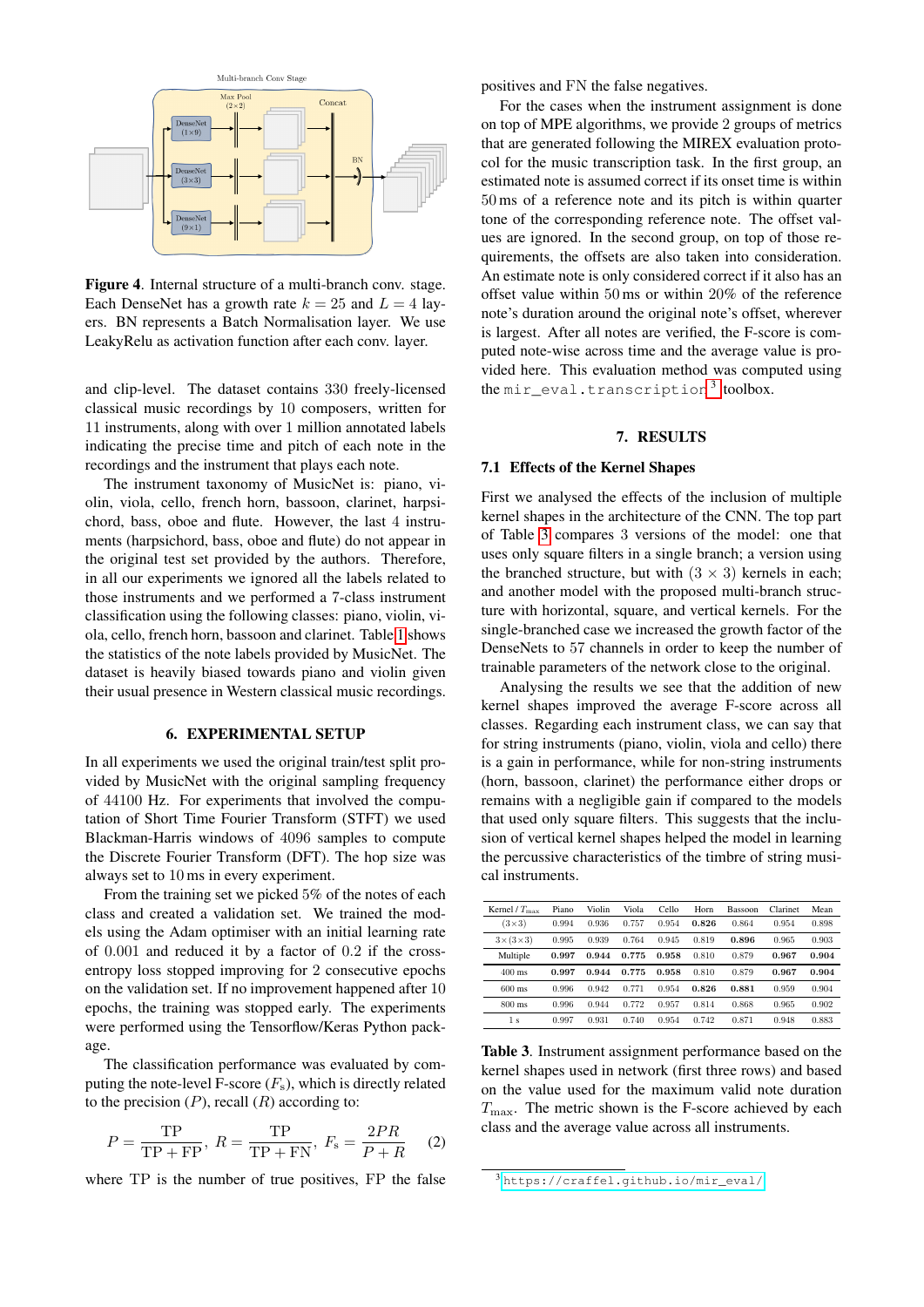## 7.2 Evaluation of the Input Size

We also tested different values for the input size. More specifically, we compared multiple values for  $T_{\text{max}}$ , which is the maximum valid window of analysis for a note event. The results are shown in the lower part of Table [3.](#page-4-4) We can see that the shortest input size of 400 ms obtained the best results. We believe that it is due to the fact that the average duration of a note event in the test set of MusicNet is 260 ms and the 90th percentile is 0.464 ms. So, the value of 400 ms is already enough to represent the vast majority of the notes. Moreover, when the analysed note event is longer than 400 ms, the 400 ms initial window contains most of the important features for the model.

# 7.3 Auxiliary Input and Types of Representations

To test the importance of the auxiliary input and how its modification would affect the performance of the model, we also tested a version of the model using only the main mel spectrogram input and versions using different numbers of harmonics H in the auxiliary input (from  $H = 1$ ) to  $H = 5$ ). We also tested two types of input representation for the model, the Constant-Q Transform (CQT) and the mel-frequency spectrogram. The CQT was computed using 12 bins per octave and a total of 115 bins starting from  $G\sharp0$  (MIDI  $\#20$ ). The mel-frequency spectrogram was computed by a linear transformation of an STFT onto a mel-scaled frequency axis, using 256 mel-bins. The results are provided in Table [2.](#page-3-1)

Analysing the results, it is possible to say that the auxiliary input is extremely necessary for the framework. Without it, the average F-score only reaches 60.9%, while with it the performance improves up to 90.4%. Apart from piano, all other classes have a large decrease in performance when we exclude the auxiliary input from  $X$ . We believe that the results for the piano class continue to be high not only because of the MusicNet bias towards piano, but also because some recordings of the test set are solo piano recordings, which facilitates the classification of piano notes when analysing the main input signal due to the absence of other classes. Regarding the number of harmonics used in the auxiliary input, we can see that, in general, the CQT works best with few harmonics, while the Mel-STFT prefers higher values. A possible explanation for this is the fact that it is harder to represent odd harmonics on the CQT using a log-frequency resolution of 12 bins per octave. However, more experiments are needed in order to better investigate this assumption.

# 7.4 Streaming of Multi-Pitch Estimations

Once we verified that our model obtains impressive performance when the original ground-truth labels are used, we tested the classifier in a more realistic environment, where no note-event labels are readily available. We estimated frame-level pitch values using two third-party MPE algorithms [\[8,](#page-6-7) [9\]](#page-6-8). For the algorithm in [\[8\]](#page-6-7) we obtained an implementation from the original authors while an implemen-

tation of [\[9\]](#page-6-8) is available via the project Omnizart<sup>[4](#page-5-0)</sup>. We ran both algorithms on the music recordings to obtain the note events in order to construct the input to the classifier.

It is important to observe that errors in the MPE estimation will be carried over to the instrument assignment task. If a note is wrongly estimated, no ground-truth class for the instrument assignment exists, so it is hard to evaluate the results in the same way we did for the other experiments. So, in this experiment we used the transcription metrics that we explained in the last paragraph of Section [6.](#page-4-1) The results appear in Table [4.](#page-5-1) Given the limitations of each MPE method we used, we can see that our approach can successfully generate multi-instrument transcriptions.

| Instr    |           | Onset |       | $Onset + Offset$ |       |       |  |
|----------|-----------|-------|-------|------------------|-------|-------|--|
|          | <b>GT</b> | [8]   | [9]   | <b>GT</b>        | [8]   | [9]   |  |
| MPE-only | 1         | 0.633 | 0.480 | 1                | 0.423 | 0.200 |  |
| piano    | 0.942     | 0.745 | 0.451 | 0.942            | 0.497 | 0.196 |  |
| violin   | 0.997     | 0.529 | 0.499 | 0.997            | 0.381 | 0.225 |  |
| viola    | 0.775     | 0.366 | 0.308 | 0.775            | 0.227 | 0.116 |  |
| cello    | 0.954     | 0.596 | 0.570 | 0.954            | 0.507 | 0.258 |  |
| horn     | 0.804     | 0.460 | 0.429 | 0.804            | 0.232 | 0.166 |  |
| bass.    | 0.874     | 0.473 | 0.373 | 0.874            | 0.193 | 0.130 |  |
| clar.    | 0.967     | 0.616 | 0.456 | 0.967            | 0.344 | 0.165 |  |

<span id="page-5-1"></span>Table 4. Transcription results when using Ground-Truth (GT) labels and when using two different MPE methods. In the row "MPE-only" no instrument assignment is done, we evaluate the multi-pitch estimates using the reference ground-truth notes ignoring the instrument annotations.

#### 8. CONCLUSIONS

In this work we presented a convolutional neural network for note-level instrument assignment. We approach this problem as a classification task and proposed a framework that uses the pitch information of the note-events to guide the classification. Our approach can also successfully classify notes provided by a MPE algorithm, which permits generating multi-instrument transcriptions. Our method also shows the benefits of including different kernel shapes in the convolutional layers.

As future work we plan to investigate more deeply the interaction of our method with MPE algorithms as well as how the final estimations can be improved by including a clip-level analysis. The adoption of multi-label classification approaches is also planned.

# 9. ACKNOWLEDGEMENT

This work is supported by the European Union's Horizon 2020 research and innovation programme under the Marie Skłodowska-Curie grant agreement No. 765068 (MIP-Frontiers).

<span id="page-5-0"></span><sup>4</sup> [https://github.com/Music-and-Culture-Technol](https://github.com/Music-and-Culture-Technology-Lab/omnizart) [ogy-Lab/omnizart](https://github.com/Music-and-Culture-Technology-Lab/omnizart)